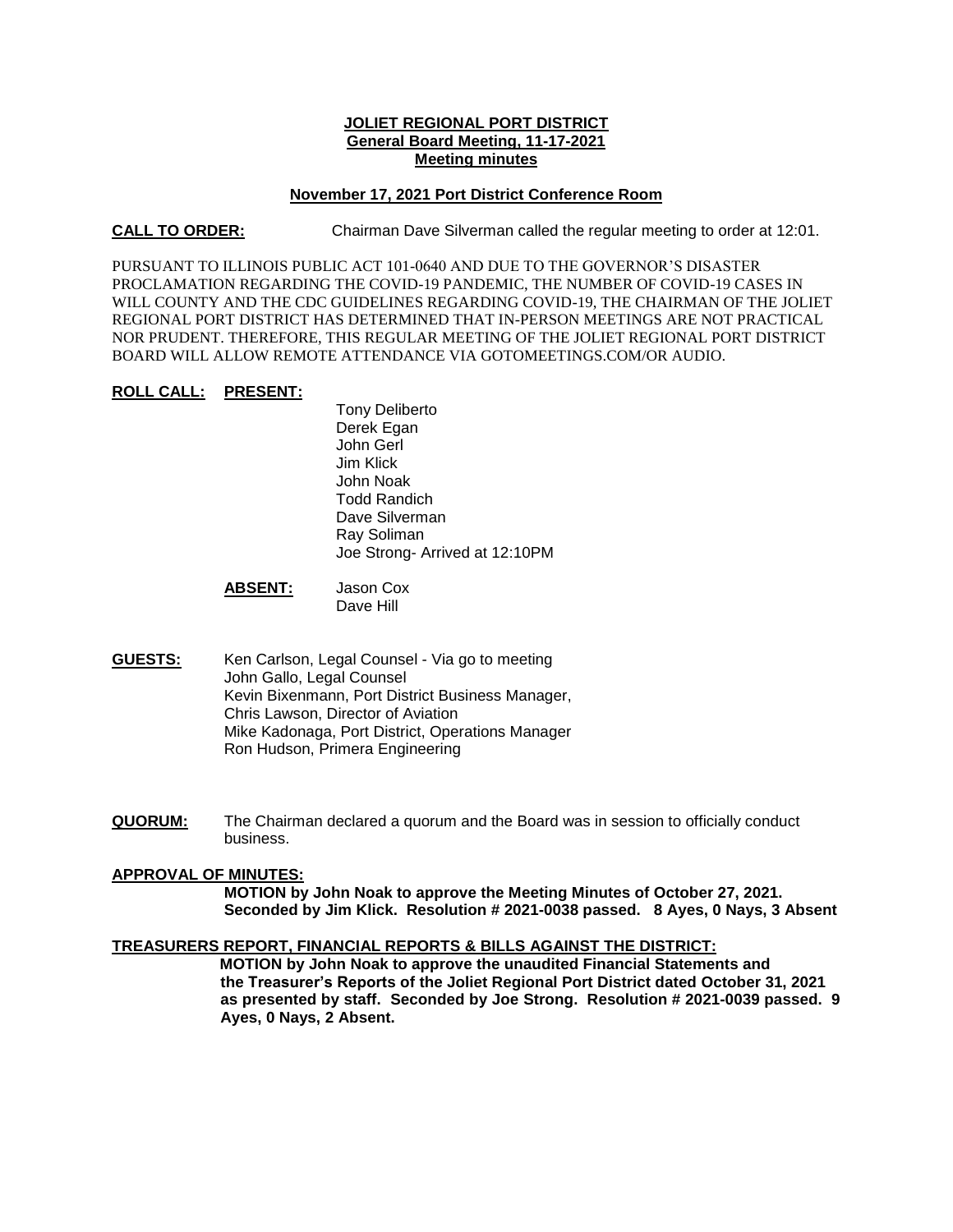## **11/17/2021 Page 2**

# **Bills against the District:**

**1. Tai Ginsberg, October 2021 \$ 3,0270.95**

**MOTION by John Noak to approve the bill as presented. Seconded by Joe Strong . 9 Ayes, 0 Nays, 2 Absent**

**2. R Berti & Sons, Restroom Renovation Payout # 7 \$ 44,471.70**

**MOTION by John Noak to approve the bill as presented. Seconded by Todd Randich. 9 Ayes, 0 Nays, 2 Absent**

## **Public Comment: None present-No comments**

## **Committee Reports: None**

### **Chris Lawson, Director of Aviation Report**:

- No dates have been projected for the cab raising on the control tower due to the construction progress. Discussion was not to delay the raising by hosting an event; everyone was in agreement.
- Medorizon requested a 3 year commitment for rental space due to planned improvements. Covid has impacted the overall business environment for both aviation and non-aviation. Space in the terminal is tight for the flying public. Chris has met with Rich Berti to discuss possible options for providing additional space for flying customers. Chris will meet with Medorizon to see what can be done to accommodate their interests and include them in the planning discussions with Berti.

# **Engineering Report:**

 Ron offered updates and a written report on the various construction projects. Project Closeouts are always a focus during the winter months. The D construction Taxiway project is an immediate focus. The latest taxiway B project Gallagher Asphalt job is the most days over job in airport records.

### **Legal/Legislative Report: No Report**

### **Executive Session: None**

# **OLD BUSINESS:**

1.) Approval of the Budget for 2022

## **MOTION by John Noak to accept the budget proposed by staff for 2022. Seconded by Joe Strong. 9 Ayes, 0 Nays, 2 Absent**

## **New Business:**

1.) Chairman Silverman appointed a nominating committee for the 2022 slate of board officers: The committee will be comprised of Jim Klick, Joe Strong, and Jason Cox. The committee will meet 15 minutes prior to the December meeting.